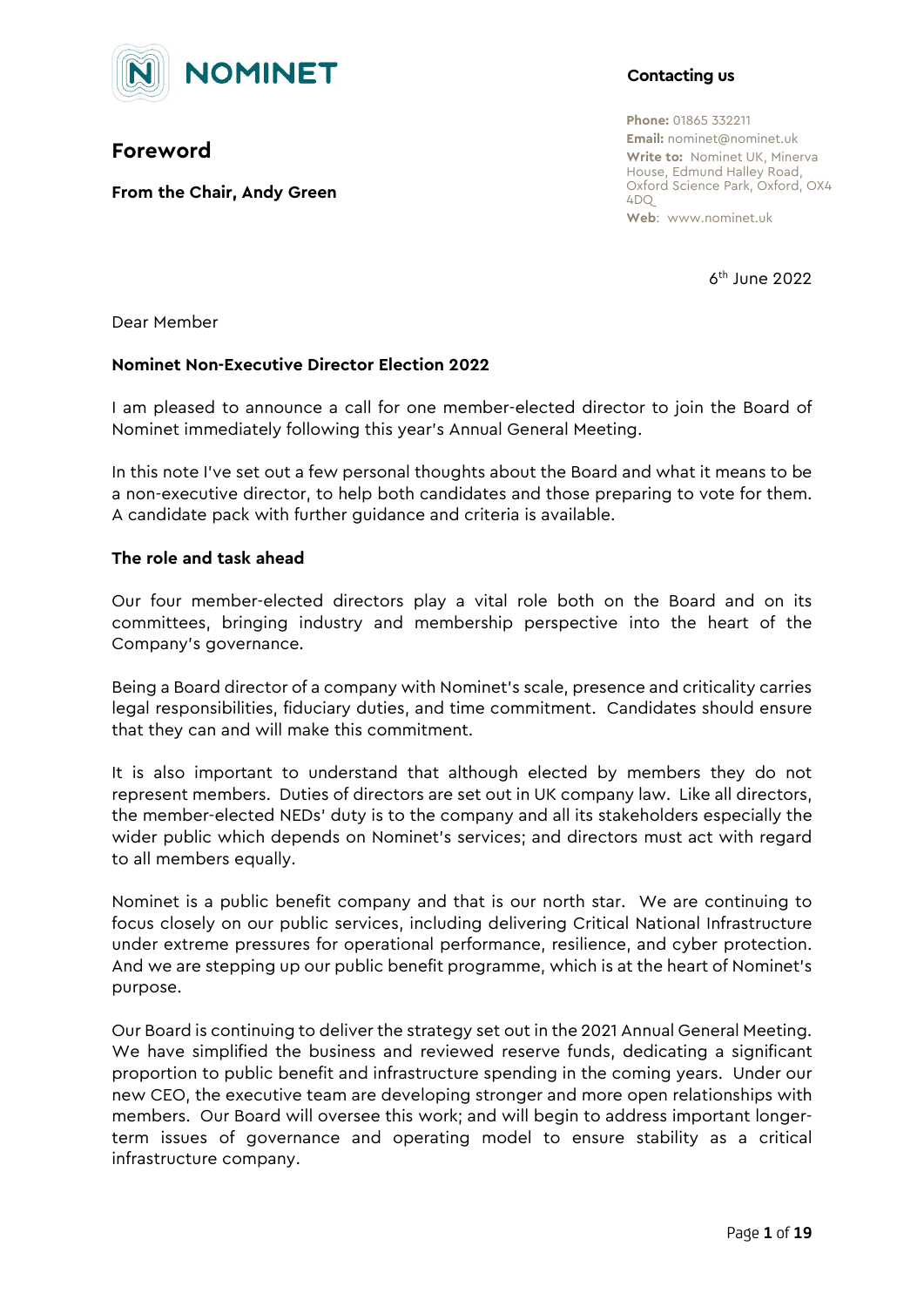These are challenging tasks that require a Board with focus, professionalism, and industry knowhow.

The Board's committees also have significant work ahead. Our Remuneration Committee is continuing to deliver on its task of re-setting against benchmarks while attracting appropriately strong technical skills. Our Audit and Risk Committee is addressing a range of critical risks for the business; and our new Public Benefit Committee has begun its important work of shaping significant programmes and assuring value delivered.

#### **Election process**

Nominet members can propose candidates for this post. The candidate does not have to be a Nominet member, but only members can propose, second and vote. We require proposers and seconders to provide a brief statement on their nominees' suitability for a position on Nominet's Board: details are in the candidate pack below.

We are keen to make being a Non-Executive Director of Nominet as inclusive as possible and would welcome a diverse candidate pool.

Prospective candidates should contact the Company Secretary, Rory Kelly, via [elections@nominet.uk](mailto:elections@nominet.uk) to register their interest ahead of the nominations process closing at noon (BST) on Friday 17<sup>th</sup> June 2022. Rory will then arrange advice and support for those candidates who would like to discuss the role further.

Yours faithfully

 $4.5$  her

**Andrew Green, CBE Chair**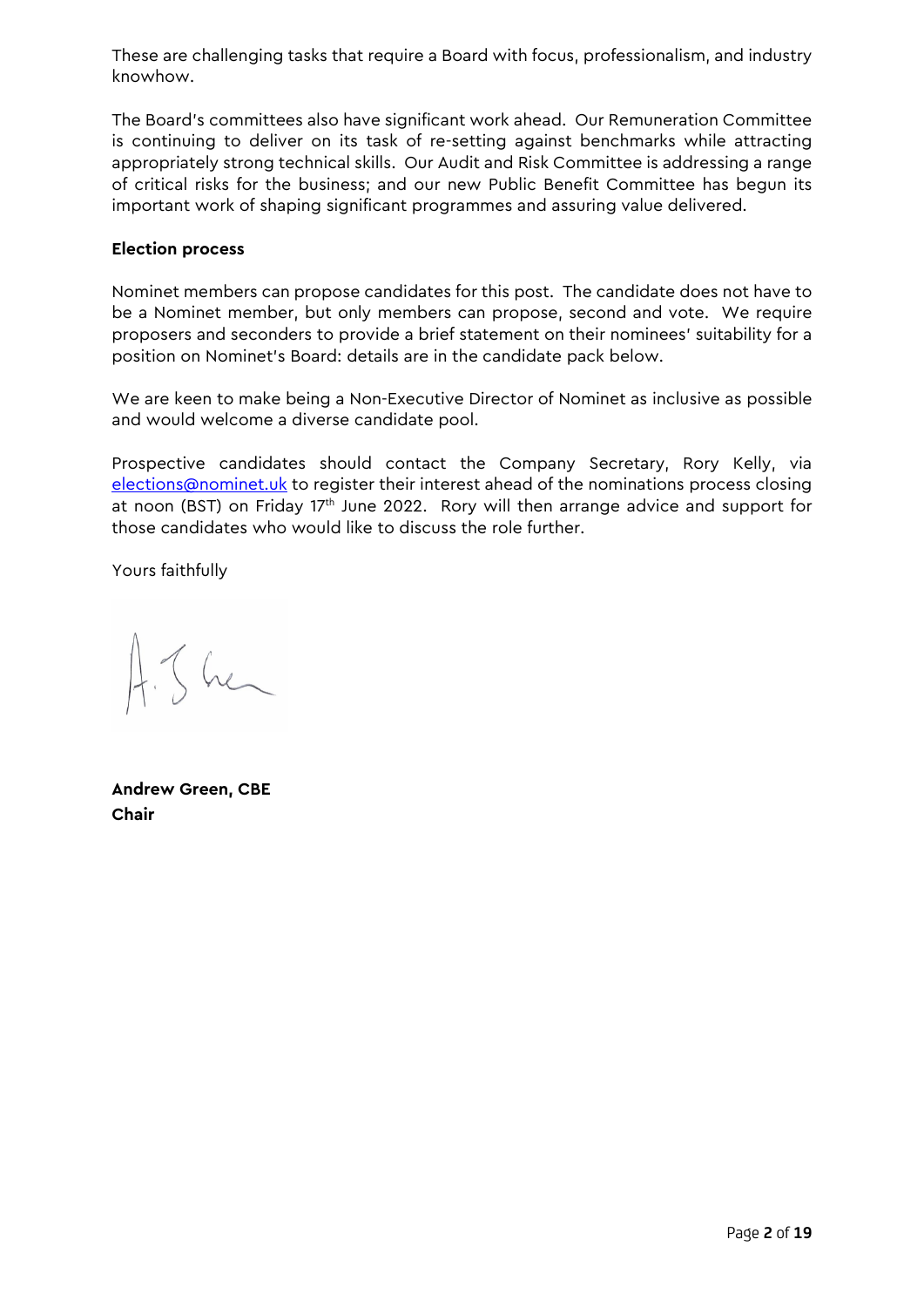# **The Company**

Nominet is a public benefit company—in technical terms it is a "private company limited by guarantee". Although its governance articles establish a commercial basis for Nominet's operations, the company has no shareholders and cannot distribute profits to its members.

As part of the Board's commitment to ensuring high standards of corporate governance, we follow the principles of the UK Corporate Governance Code as far as is practicable, relevant and appropriate for a company of this size. We also adhere to the Wates Principles which recognise the different approaches needed for the management ownership structures in private companies.

The Board is responsible for setting the company's vision and strategic aims, ensuring that the necessary financial and other resources are in place and holding the Executive to account for delivering the strategy. The Executive proposes strategy and plans, operates the company, leads interaction with members, and manages risks in line with the framework set by the Board.

## **Why is it important for people to get involved?**

The election of highly qualified candidates committed to the future success of the organisation helps to ensure sound decision-making and maintain the highest standard of corporate governance. We believe it is important that members can contribute to the effective leadership of the organisation by voting for a Board member from a strong field of candidates.

We encourage those who have the relevant skills and abilities, and who can commit the time, to consider standing. We believe our member-elected non-executive directors all find that they have benefited from their experience on the Nominet Board.

## **The Role**

Nominet's Board is responsible for making strategic and policy decisions and for the oversight and good governance of the company. A director's duty is to act in the best interests of the company at all times.

Board meetings are typically held every two months and require a full day's commitment. In line with best practice, the Board also has several Committees. Appointments as Committee members are made by the Board on the recommendation of the Chair, after consulting the Nominations Committee. Directors are expected to attend committee meetings, induction sessions, strategy away days and other official events.

The minimum time commitment is in the region of 25 to 30 days each year. The nonexecutive fee is £37k per annum and is reviewed annually in line with our overall remuneration policy.

Our four member-elected directors bring industry experience. Based on Nominet's constitution, they sit alongside four appointed non-executive directors, who bring experience in corporate governance and company leadership; and up to four executive directors, who bring a connection to the day-to-day work of the company (in most UK boards this would typically be the CEO and CFO).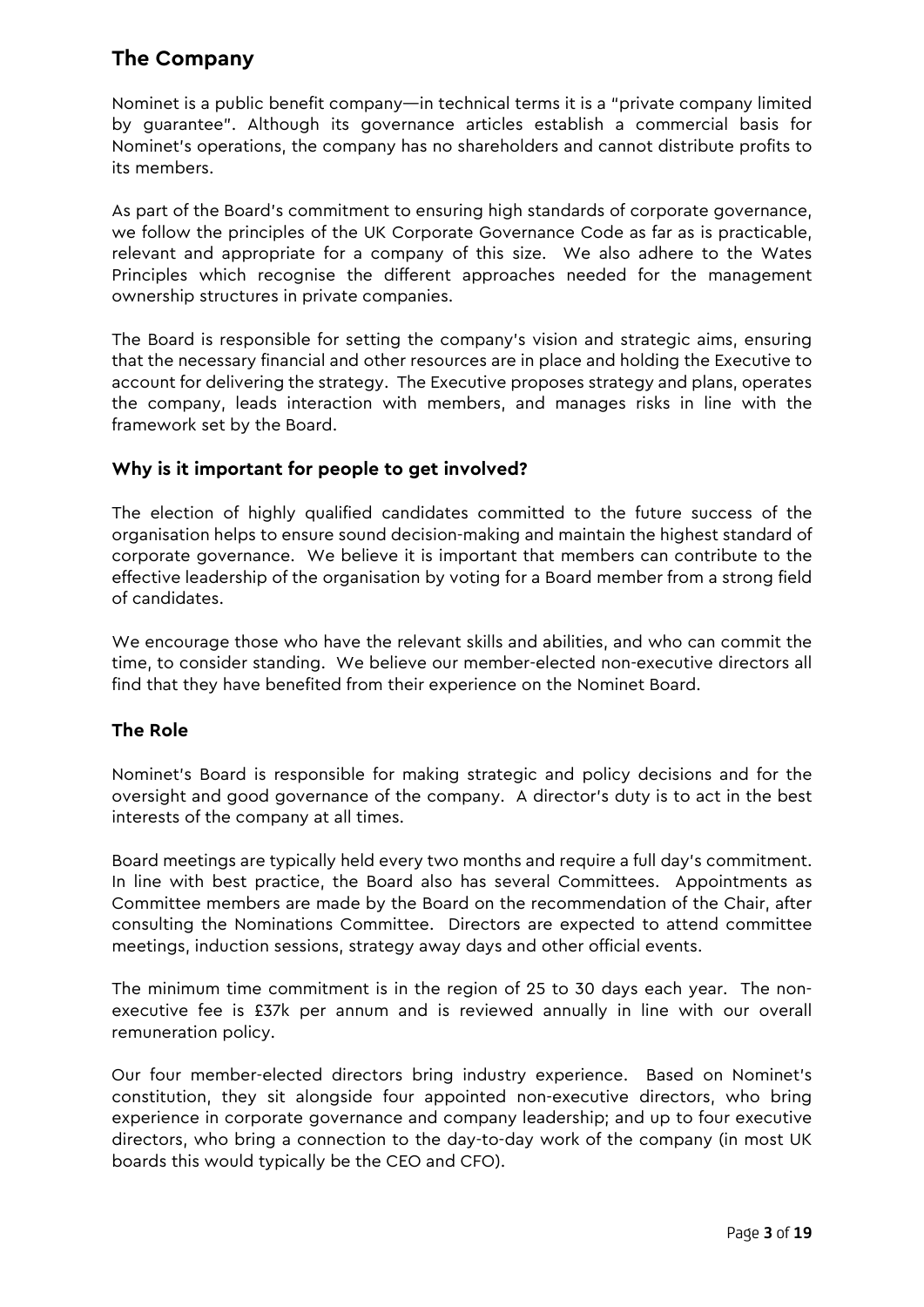#### **Non-executive director responsibilities**

- *Contributing to strategy -* by providing an external perspective and their skills and experience to strategy development.
- *Contributing to effective decision-making*  by constructive challenge and being team players.
- *Oversight*  by monitoring and reviewing the performance of executive management in achieving the company's vision and strategic objectives.
- *Support*  by contributing their external perspective, skills and experience to support the leadership and development of Nominet moving forward.
- *Networking -* by making connections with their own networks of contacts to enhance the company's public standing and reputation.
- *Committee membership –* by serving on subcommittees and ad hoc committees as appropriate.
- *.UK Registry Advisory Council (UKRAC)* as a member elected non-executive director you may be required to participate in, or chair, the UKRAC meetings.
- *Other participation –* by participating in Nominet member, customer and other stakeholder community events.
- *Avoiding conflicts of interest* to ensure that you do not allow yourself to be compromised by any interests other than those of Nominet; to ensure that your own company's interests are not compromised by, or benefit from, information you will have access to at Nominet; and to be mindful of competition law and its implications. As member-elected directors will typically be working in the industry, conflict of interest is critical to get right, and Nominet has well-practised processes to support you. You will work closely with Nominet's Company Secretary to ensure that interests are disclosed and understood; and where necessary you may be precluded from some matters on the agenda.

#### **Responsibilities under law and corporate governance frameworks**

All directors are required to comply with principles of good governance, which are derived from the UK Corporate Code, the Companies Act, and the Wates Principles.

UK corporate governance was significantly strengthened in 2018-21 to include a strong focus on long-term sustainability, on developing a "purpose" aligned with a healthy corporate culture, and on recognising the interests of wider stakeholders not just shareholders (members, in Nominet's case). Our Board has reflected these changes in how it operates; and as a director you will share in responsibility not just for current operations but for the long-term stability and growth of Nominet.

Successful candidates will receive a briefing from Nominet's General Counsel, based on advice received by Nominet's legal advisors. (This is normal practice for non-executive directors in any company.) The principles include:

- the Board is responsible for the long-term sustainable success of Nominet for the benefit of the public and Nominet's stakeholders, now and in the future
- each member of the Board must act in the way they consider, in good faith, would be most likely to promote the success of the Company for the benefit of its members as a whole; they must bring independent judgement and exercise reasonable care, skill and diligence
- they must have regard for the impact of the Company's activities on the general public; the likely consequences of any decision in the long term; the interests of the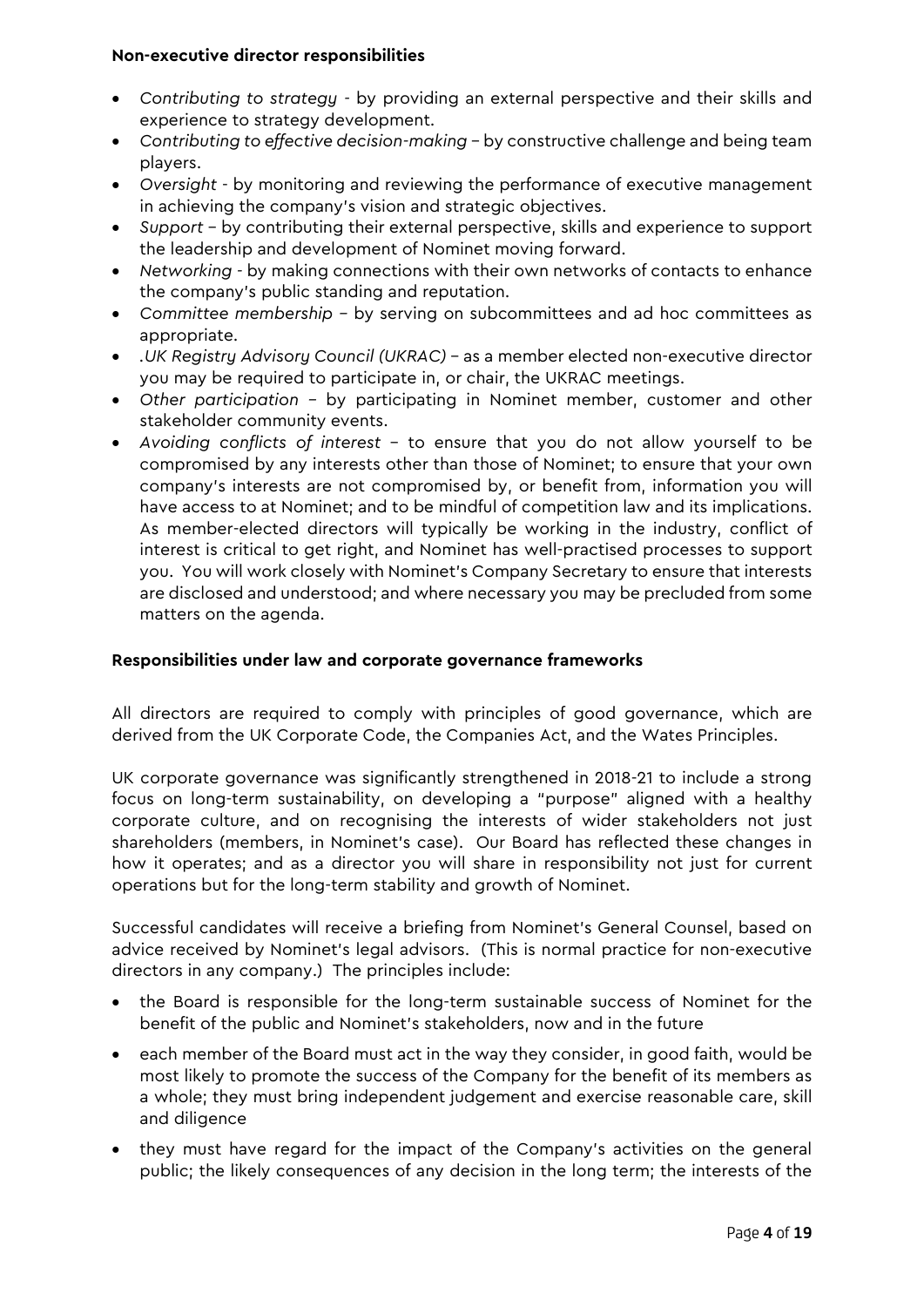Company's employees; the need to foster the company's business relationships with suppliers, customers and others; the desirability of the company maintaining a reputation for high standards of business conduct

- directors must "act fairly as between members", i.e. should not prioritise the views or interests of only one group of members, or be unduly influenced by the interests of any member responsible for their appointment
- the Board is responsible for overseeing meaningful engagement with stakeholders including the workforce, and have regard to their views when making decisions. In Nominet's case, stakeholders would include its members, its employees, the UK internet users (both commercial organisations and the general public), suppliers and business partners, charity partners, and wider civil society.

# **The Nominee**

The ideal candidate for this role is a UK based individual who has no direct conflicts of interest and who meets the criteria below:

## **Qualifications and experience**

- Demonstrable senior leadership ability (and preferably boardroom experience) in an organisation with significant scale and substance.
- A successful track record of leading the formulation and delivery of successful corporate objectives, strategies and policies.
- Demonstrable experience in a high performing team at Board level.
- A track record that demonstrates a solid understanding of the efficient and effective management of an organisation's financial, human and other assets, and evidence of delivering improved performance and the better use of resources.
- Evidence of making an outstanding contribution within your industry or profession.
- Track record of making independent, well-balanced and sound judgements, particularly when under public scrutiny or subject to lobbying.
- Background in both commercial and non-commercial environments.
- Effective and confident communication skills: listening, written and verbal.
- A track record of consensus building with stakeholders both within and outside your organisation.
- Experience of operating in dynamic strategic environments.

## **Ability, skills and knowledge**

- The resilience and integrity to reach well-balanced judgements in an impartial, objective and transparent manner.
- An ability to consider the wider issues rather than be involved in operational detail.
- Demonstrable depth and rigour in decision making.
- An understanding of the cultural differences between private and public sector stakeholders.
- An understanding of the internet, including social media, as a user.
- An understanding of the internet security and resilience landscape in the UK.
- Knowledge of the broader technology sector.

## **Personal style and behaviour**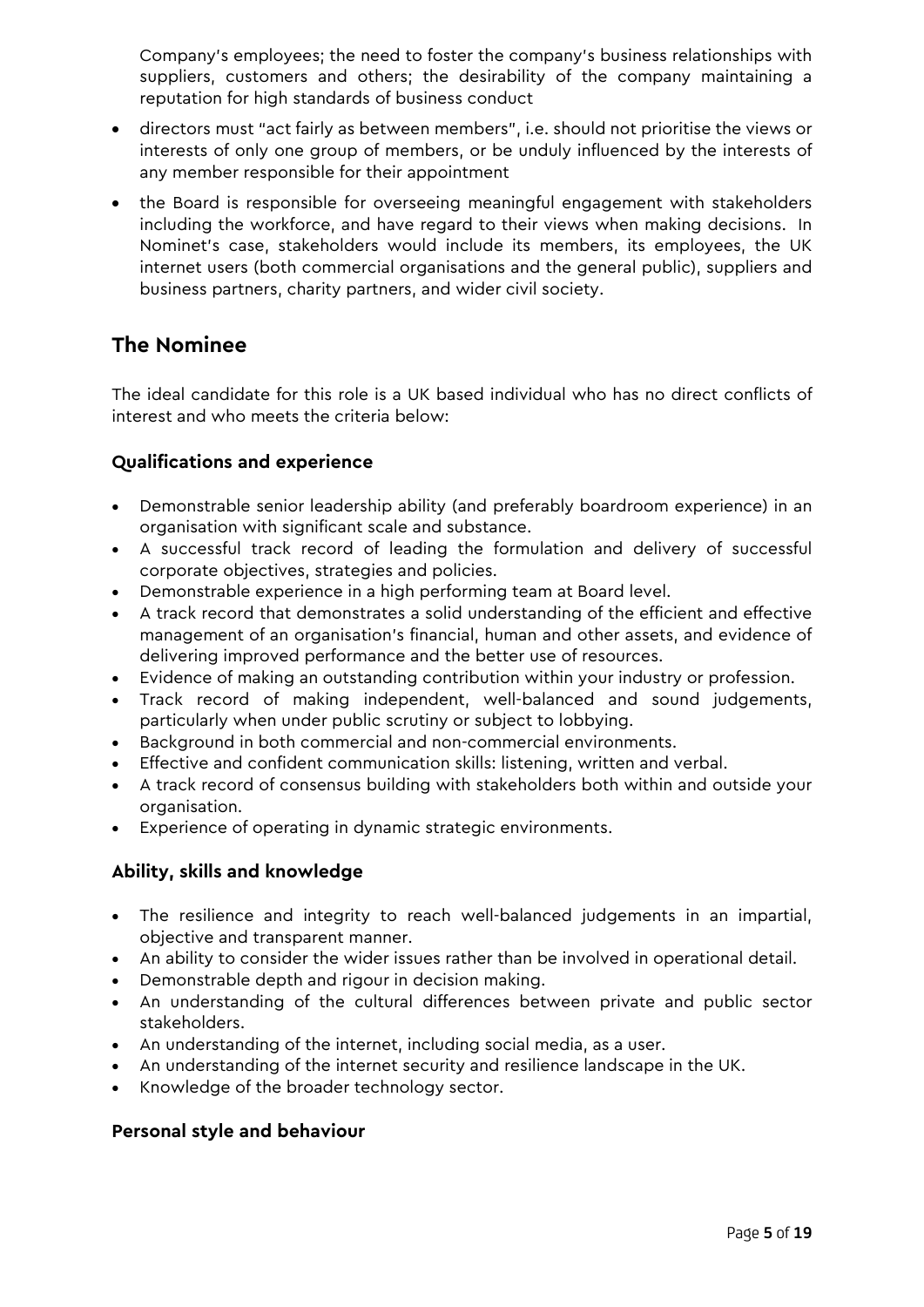- To act for the Company with selflessness, integrity, objectivity, accountability, openness and honesty.
- Demonstrate clear thinking and a practical style.
- Good communication skills and a clear speaking style.
- The ability to listen to and empathise with stakeholders at all levels.
- Be personally credible in a leadership role with stakeholders.
- Work constructively with Nominet's staff and other Board members.

## **Nomination Process**

## **Timetable**

| Closing date for nominations            | 17th June 2022 at 12:00 noon (BST)                  |  |  |  |  |  |  |  |  |  |
|-----------------------------------------|-----------------------------------------------------|--|--|--|--|--|--|--|--|--|
| Security screening on candidates        | 20 <sup>th</sup> June 2022                          |  |  |  |  |  |  |  |  |  |
| commences                               |                                                     |  |  |  |  |  |  |  |  |  |
| Deadline for providing video statements | $1st$ July 2022                                     |  |  |  |  |  |  |  |  |  |
| (optional)                              |                                                     |  |  |  |  |  |  |  |  |  |
| 'Meet the NED Candidates' Q&A live      | TBC                                                 |  |  |  |  |  |  |  |  |  |
| streamed webinar (optional)             |                                                     |  |  |  |  |  |  |  |  |  |
| Voting opens                            | 12 <sup>th</sup> September 2022                     |  |  |  |  |  |  |  |  |  |
| Voting closes                           | 30 <sup>th</sup> September 2022 at 12:00 noon (BST) |  |  |  |  |  |  |  |  |  |

Anyone standing must be proposed and seconded by Nominet members, but need not be a member of Nominet themselves. If you are interested in standing for election, please carefully read the candidate pack and nomination requirements.

IMPORTANT NOTE: Candidates will be asked to participate in a security screening process, which all directors of Nominet are required to do; this is consistent with Nominet's role in operating critical national infrastructure. Candidates must adhere to stated deadlines. If candidates do not complete the required forms and actions by stated deadlines, we reserve the right to not present them on the voting ballot.

For further information contact [elections@nominet.uk](mailto:elections@nominet.uk)

#### **Nomination requirements - how to apply**

Nominees must be proposed and seconded by different Nominet members. The proposer and seconder must email their nominations to [elections@nominet.uk.](mailto:elections@nominet.uk) Alongside their nomination, proposers and seconders are required to provide a brief statement, for publication, on their nominees' suitability for a position on Nominet's Board.

Nominees must confirm their willingness to stand, accept the legal and fiduciary duties of a director, and commit the time needed to fulfil the role.

The Nominee must submit the following election documents (in Word document format unless otherwise stated) to [elections@nominet.uk](mailto:elections@nominet.uk) to arrive no later than 12:00 noon (UK time) on the  $17<sup>th</sup>$  June 2022:

An up-to-date CV.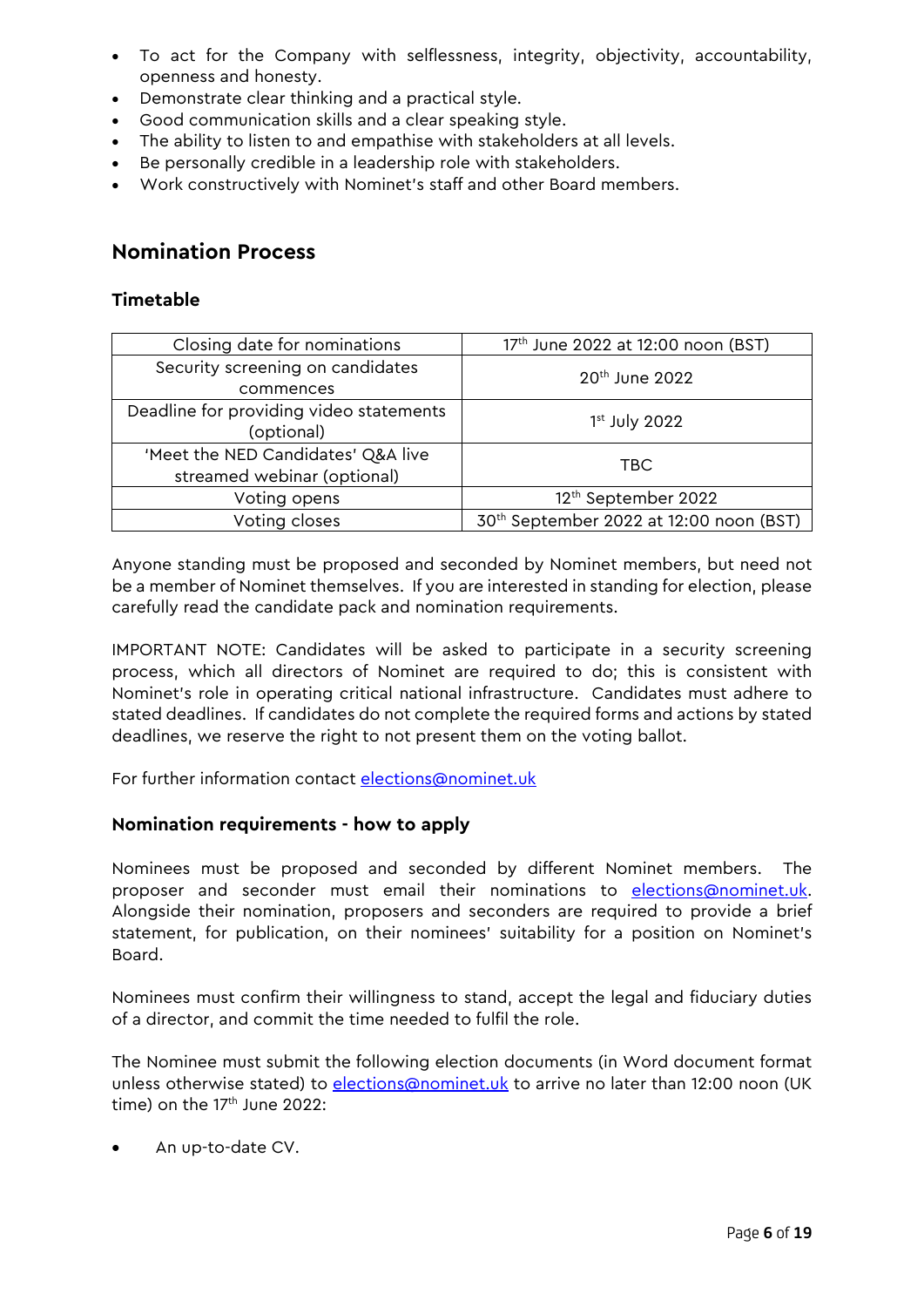- An election statement of no more than 500 words demonstrating how your skills and experience meet the key requirements of the role to allow our members to make an informed choice when exercising their right to vote (to be provided as a Word or text document).
- Your answers to the following questions (300 words maximum per question):
	- Nominet's constitution stipulates that its activities are to be carried out for the public benefit; and the UK Corporate Code requires us to take into account the interests of all stakeholders. In the context of a domain name registry and technology company, what does this mean to you?
	- The Nominet Board places a high degree of importance on each director being able to exercise independent judgement, free from any conflicts of interest. Please describe how you would be able to fulfil your duties in the light of your involvement in the domain name industry or other commercial interests.
	- Under company law directors have a duty to "act fairly as between members", ie they must not prioritise the views or interests of one group of members, or be unduly influenced by the interests of any member(s) responsible for their appointment. How will you ensure that you will be fair to all members?
	- As a non-executive director you will be given access to confidential information about Nominet's business and the commercial dealings which Nominet has with each of its members. Please describe how you will comply with your confidentiality obligations, and avoid the perception that one or more members, or your own company, may gain an unfair commercial advantage as the result of your election.
	- Joining the Nominet Board is a serious commitment both in terms of preparation time and attending meetings. We estimate a minimum commitment in the range of 20 to 25 days per year. In the light of your other employment, business and personal commitments, please describe how you are able to meet this commitment.
- A completed and signed pro-forma non-executive director contract, included at the end of this document (complete your name and address, then sign and date the pro-forma contract).
- A completed and signed form with a full and complete disclosure of your interests and any potential conflicts of interest, and an undertaking that the contents of your election documents are true, complete and not misleading.
- A signed Declaration of Good Character. All Nominet Board directors, appointed, elected and executive, are required to complete this form.
- [Form AP 01](https://assets.publishing.service.gov.uk/government/uploads/system/uploads/attachment_data/file/663997/AP01_v6.pdf) for filing at Companies House in the event that you are elected.
- Copies of 2 ID documents (1 of these must have your home address on) from the list below;

Proof of Identity could be: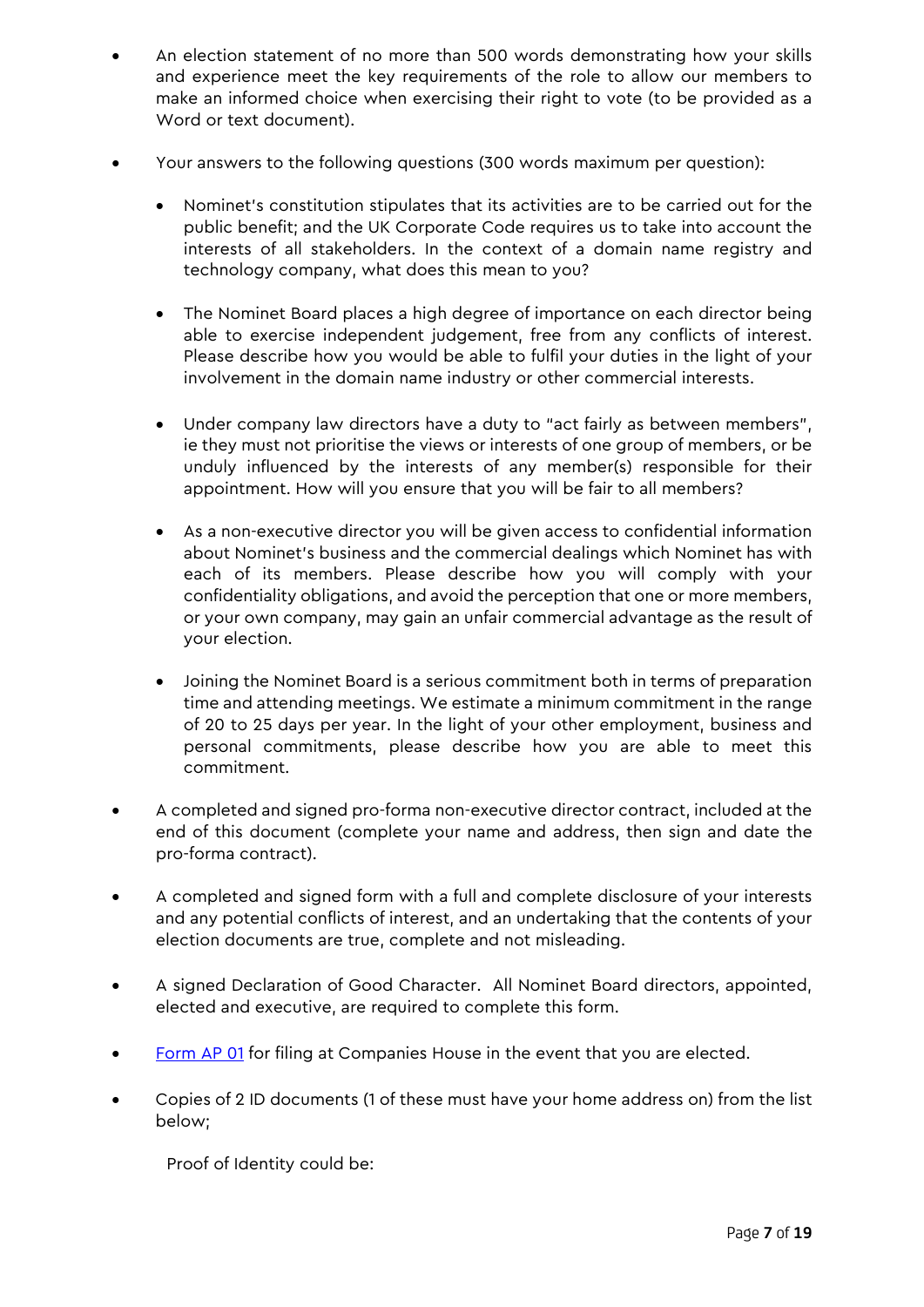- **Current Driving Licence Photocard**
- Passport current and valid
- **Adoption certificate**
- Current Biometric residence permit
- UK birth certificate

Proof of Residency

- **Current Driving Licence Photocard**
- Bank statement issued in the last 3 months
- Credit card statement issued in last 3 months
- P45 or P60 issued in the last 12 months
- Council Tax statement issued in the last 12 months
- Utility bill (not including mobile phone bill) issued in last 3 months
- Benefit statement issued in last 3 months
- Letter from head teacher or college principal for 16 -19-year-olds in fulltime education in the UK
- Card with PASS logo
- EU National ID card
- Work permit/Visa
- UK marriage /civil partnership certificate

In line with guidance for companies operating Critical National Infrastructure, nominees will be subject to screening. This could include qualification and employment checks and references, verification of identity, criminal record checks, company record searches, or other checks required by the UK Government. If you believe you may encounter issues with such screening, please indicate this to the Company Secretary at the time of your nomination.

Nominees are encouraged to provide a photograph for inclusion in the final candidate booklet and on the voting website.

Nominees are encouraged to provide a video statement of up to five minutes in support of their candidacy for inclusion on the voting website and member hub.

Election materials (other than personal data) including your answers to the questions set out above will be published on our website. We reserve the right not to publish any materials which in our opinion are defamatory, offensive or unintelligible. Nominet may issue a disclaimer if we feel that a statement is not a fair representation of events.

## **Voting**

An independent election management company, Civica Election Services Limited, conducts the elections by secret ballot using the Single Transferable Voting (STV) system. Weighted voting rights are applied to the Board elections, calculated on the basis of the number of domain names registered or renewed during the previous financial year, and subject to a cap as defined in our [voting rights policy.](https://media.nominet.uk/wp-content/uploads/2015/08/58367_votingrightspolicy17052012.pdf)

All votes will be cast electronically via a secure voting website operated by the scrutineer.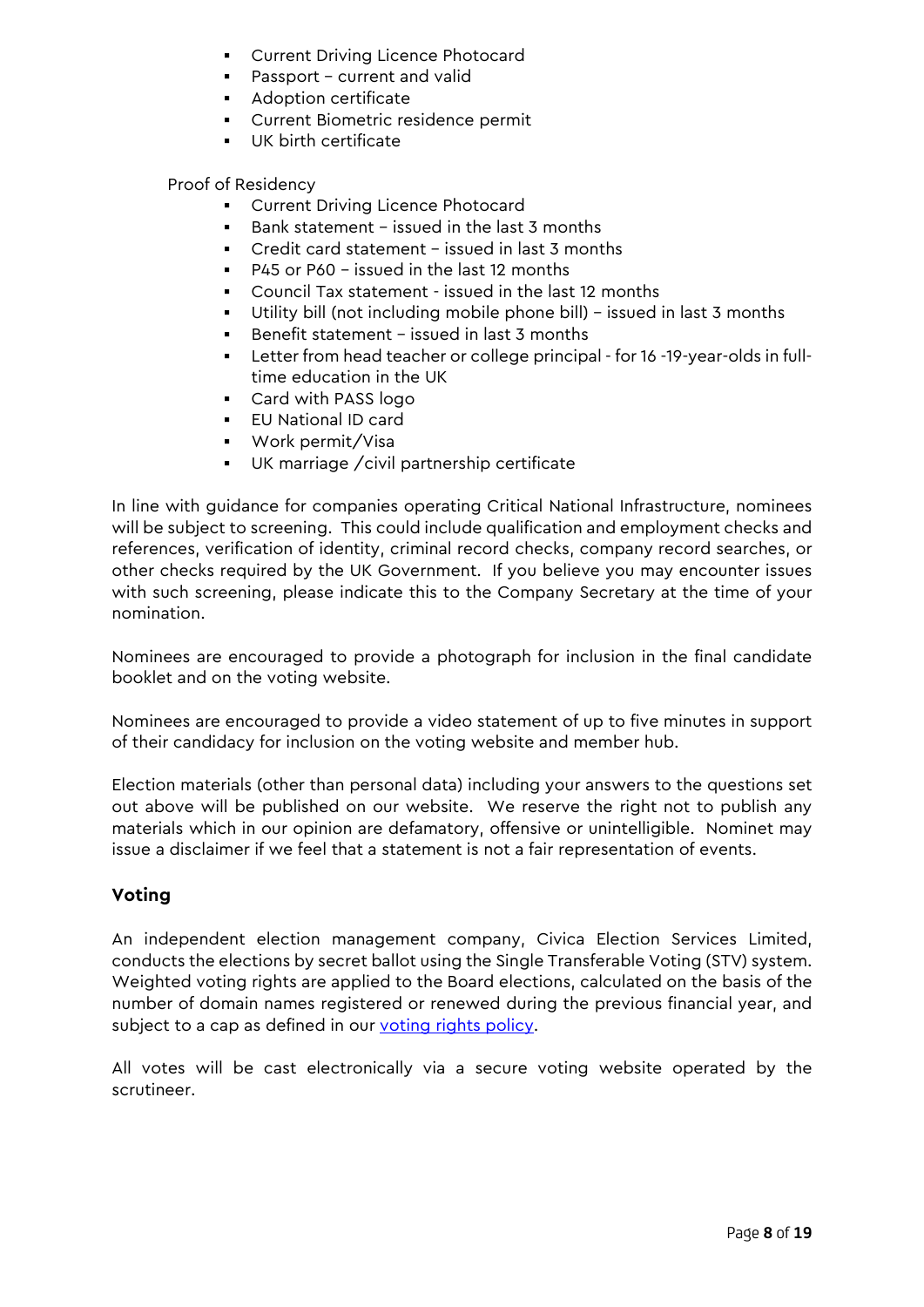

**Contacting us**

**Phone:** 01865 332211 **Fax:** 01865 332299 **Email:** nominet@nominet.uk **Write to:** Nominet UK, Minerva House, Edmund Halley Road, Oxford Science Park, Oxford, OX4 4DQ **Web:** www.nominet.uk

17th June 2022

## **Appointment as non-executive director of Nominet UK ("the Company")**

#### **Dear [Name]**

This letter sets out the main terms of your appointment as a non-executive director of Nominet UK. It is agreed between us that this is a contract for services and is not a contract of employment.

#### **1. APPOINTMENT**

- 1.1. Subject to the remaining provisions of this letter, your appointment will commence on  $7<sup>th</sup>$  October 2022 and conclude at the third AGM following appointment (usually three years), unless earlier terminated by either party giving to the other three months' prior written notice.
- 1.2. The first six months of your appointment shall be a probationary period and your appointment may be terminated during this period at any time. We may, at our discretion, extend this period for up to a further three months. During this probationary period, your performance and suitability for continued appointment will be monitored. At the end of your probationary period, you will be informed in writing if you have successfully completed your probationary period.
- 1.3. Your appointment is subject to the articles of association of the Company, as amended from time to time (**Articles**). Nothing in this letter shall be taken to exclude or vary the terms of the Articles as they apply to you as a director of the Company.

#### **2. DUTIES AND RESPONSIBILITIES**

2.1. As a non-executive director, you shall have the same general legal responsibilities to the Company as any other director and shall be required to take decisions in the best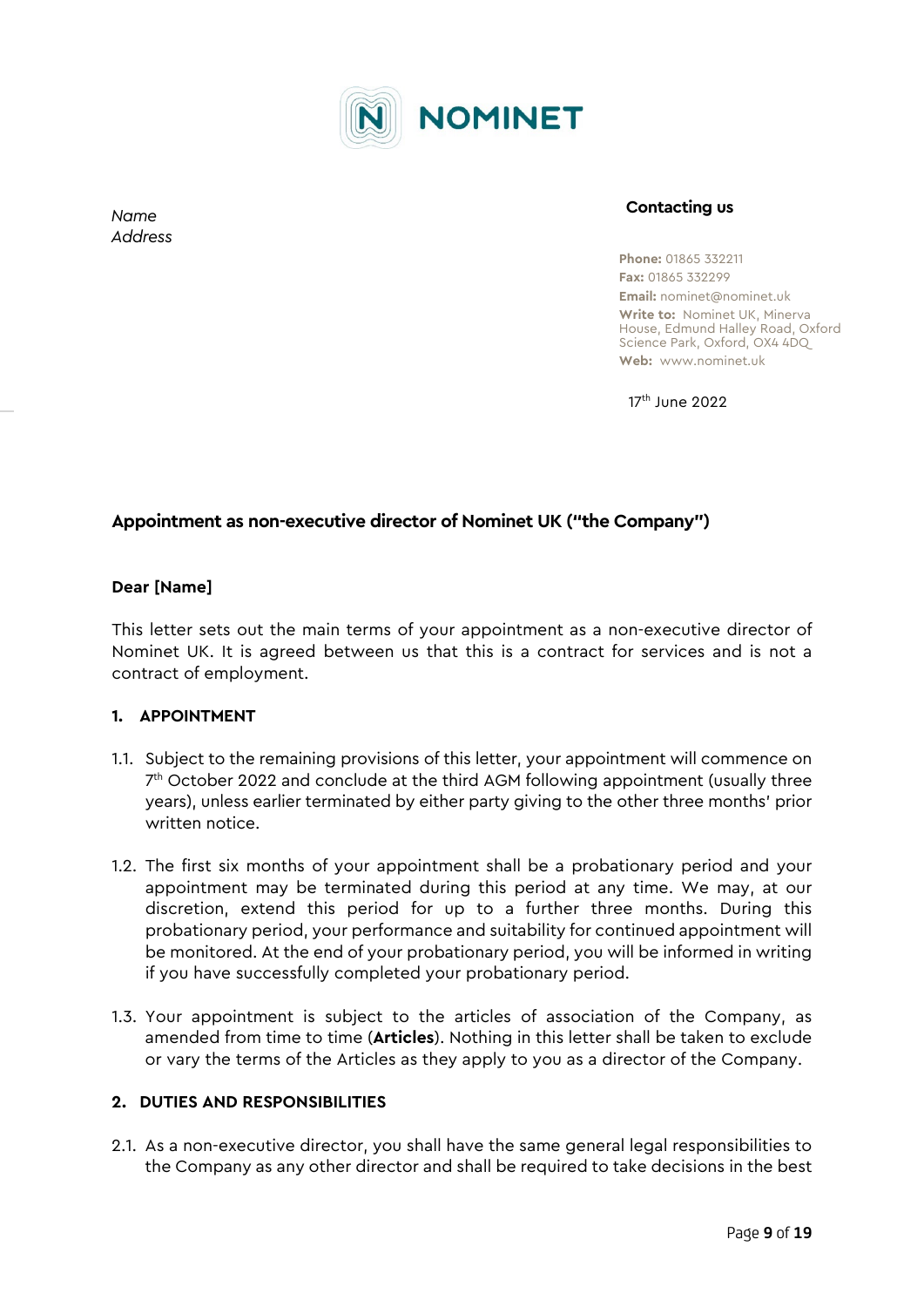interests of the Company. The Board as a whole is collectively responsible for the success of the Company. Given the nature, history and structure of the Company, 'success' is measured more widely than purely financial results (including, for example, stakeholder knowledge and satisfaction and public benefit) although financial stability is a key aim.

- 2.2. The Board's role is to:
	- 2.2.1. provide leadership of the Company within a framework of prudent and effective controls which enable risk to be assessed and managed;
	- 2.2.2. set the Company's strategic aims, ensure that the necessary financial and human resources are in place for the Company to meet its objectives, and review management performance; and
	- 2.2.3. set the Company's values and standards and ensure that its obligations to its shareholders and others are understood and met.
- 2.3. In your role as a non-executive director, you shall also be required to:
	- 2.3.1. constructively challenge and contribute to the development of strategy;
	- 2.3.2. scrutinise the performance of management in meeting agreed goals and objectives, and monitor the reporting of performance;
	- 2.3.3. satisfy yourself that financial information is accurate and that financial controls and systems of risk management are robust and defensible;
	- 2.3.4. be responsible for determining appropriate levels of remuneration of executive directors and have a prime role in appointing and, where necessary, removing senior management and in succession planning;
	- 2.3.5. serve on committees of the Board as required from time to time and attend meetings of any such committees;
	- 2.3.6. at all times comply with the Articles and Memorandum of Association of the Company;
	- 2.3.7. abide by your fiduciary duties as a director of the Company;
	- 2.3.8. diligently perform your duties and use your best endeavours to promote, protect, develop and extend the business of the Company;
	- 2.3.9. immediately report your own wrongdoing or the wrongdoing or proposed wrongdoing of any other employee or director of the Company of which you become aware to the Chair; and
	- 2.3.10.comply with any codes of practice and terms of business issued or adopted by the Company from time to time.
- 2.4. You shall be entitled to request all relevant information about the Company's affairs as is reasonably necessary in order to enable you to discharge your duties.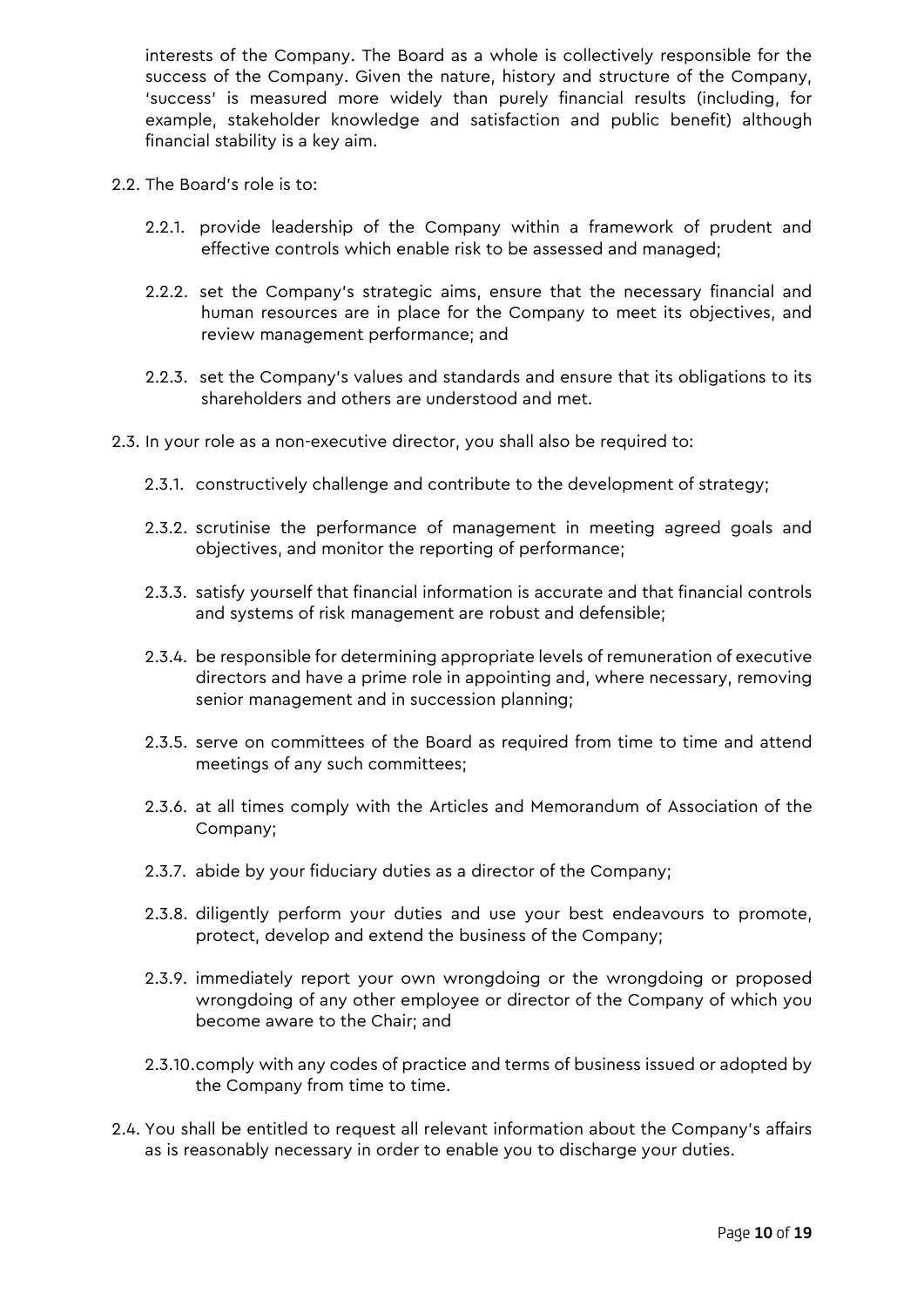### **3. TIME COMMITMENT**

- 3.1. Overall, the Company anticipates a time commitment in the range of 25 to 30 days per year, including attendance at Board meetings, annual strategy meetings, the AGM/EGMs and some member events including UKRAC meetings. In addition, you will be expected to devote appropriate preparation time ahead of each meeting and be available if needed to deal with matters on the Board email list, and at other member or staff events. By accepting this appointment, you confirm that you are able to allocate sufficient time to meet the expectations of your role.
- 3.2. The agreement of the Chair should be sought before accepting any additional commitments that might affect the time you are able to devote to your role as nonexecutive director of the Company.
- 3.3. The Company will confirm the specific dates and times for Board meetings in due course. Generally, you will receive an agenda, together with relevant supporting papers, at least three days before each Board meeting. However, from time to time, it may be necessary to hold meetings at short notice.

### **4. FEES**

- 4.1. Your fee for accepting the appointment is set out in the covering letter and will be paid gross per annum, in equal monthly instalments in arrears, less appropriate PAYE deductions.
- 4.2. You will not participate in any bonus schemes or receive any pension from the Company.
- 4.3. The Company shall reimburse you for all reasonable and properly documented expenses that you incur in performing the duties of your office, in accordance with the Company's expenses policy from time to time.

#### **5. REVIEW**

You will be subject to a review process each year, conducted by the Chair. If there are any matters regarding your role which cause you concern in the interim, these should be discussed with the Chair.

## **6. CONFLICTS OF INTEREST**

- 6.1. The Company has a neutral role in relation to the .uk domain name industry, and conflicts of interest can be particularly damaging to the Company. You must declare any relevant interests into a register, in accordance with the Company's conflict of interest policy. You agree that information from the register may appear in the Company's Annual Reports. You confirm that you have declared any conflicts that are apparent at present and that you will declare potential conflicts of interest as soon as apparent.
- 6.2. In the event that you make a new entry into the register of interests, you should proactively mention this to other members of the Board and report to the Company Secretary.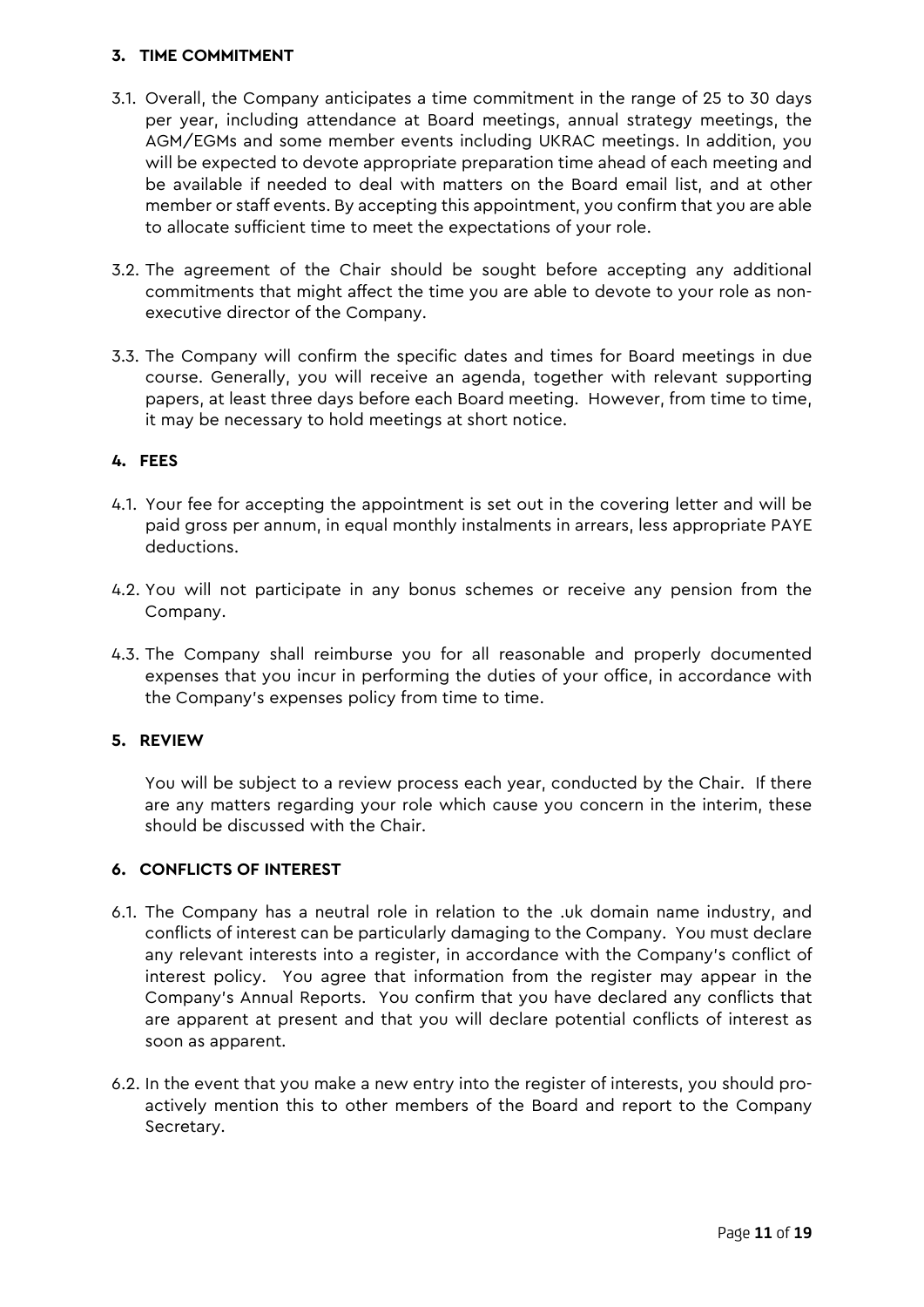6.3. You must comply with any directions given by the Company Secretary or Chair relating to protection against conflicts of interest.

### **7. CONFIDENTIAL INFORMATION**

- 7.1. During the course of your appointment, you are likely to obtain knowledge of trade secrets and other confidential information with regard to the business and financial affairs of the Company and its subsidiary undertakings (from time to time) and their respective customers and suppliers details of which are not in the public domain (**"Confidential Information"**) including, but not limited to, the register and information about registrars and accordingly you undertake to and covenant with the Company that:
	- 7.1.1. you shall not at any time after the date of this agreement (save by compulsion of law) use any Confidential Information (other than in the interests of the Company or of any of its subsidiary undertakings) or disclose or divulge any Confidential Information to any person (other than to officers or employees of the Company or of any of its subsidiary undertakings whose province it is to know the same) and that you shall use your best endeavours to prevent such use or publication or disclosure of any Confidential Information by any other person; and
	- 7.1.2. you shall not at any time after termination of your appointment (by whatever means) use or procure the use of the name of the Company or of any of its subsidiary undertakings whether or not in connection with your own or any other name in any way calculated to suggest that you continue to be connected with the business of the Company or of any of its subsidiary undertakings or in any way hold yourself out as having such connection.

#### **8. RETIREMENT AND TERMINATION**

- 8.1. During the course of your appointment, your performance will be subject to reviews, in which you agree to participate. Continuation of your appointment is contingent on your continued satisfactory performance and re-appointment by the members as required by the Articles. If the members do not re-appoint you as a director in accordance with the Articles your appointment shall terminate automatically and with immediate effect.
- 8.2. You may resign from the Company at any time by giving written notice to the Chair.
- 8.3. The Company reserves the right to terminate your appointment with immediate effect and without payment of compensation by written notice if you accept a position with or acquire interests in another company, without prior Board approval, which, in the Board's reasonable opinion, is likely to give rise to a material conflict of interest with your position as a director of the Company. If any conflict with your duties as a director does arise, you should consult the Board immediately.
- 8.4. The Company may terminate your appointment with immediate effect if you have:
	- 8.4.1. committed any serious or repeated breach or non-observance of your obligations to the Company (which includes an obligation not to breach your fiduciary duties); or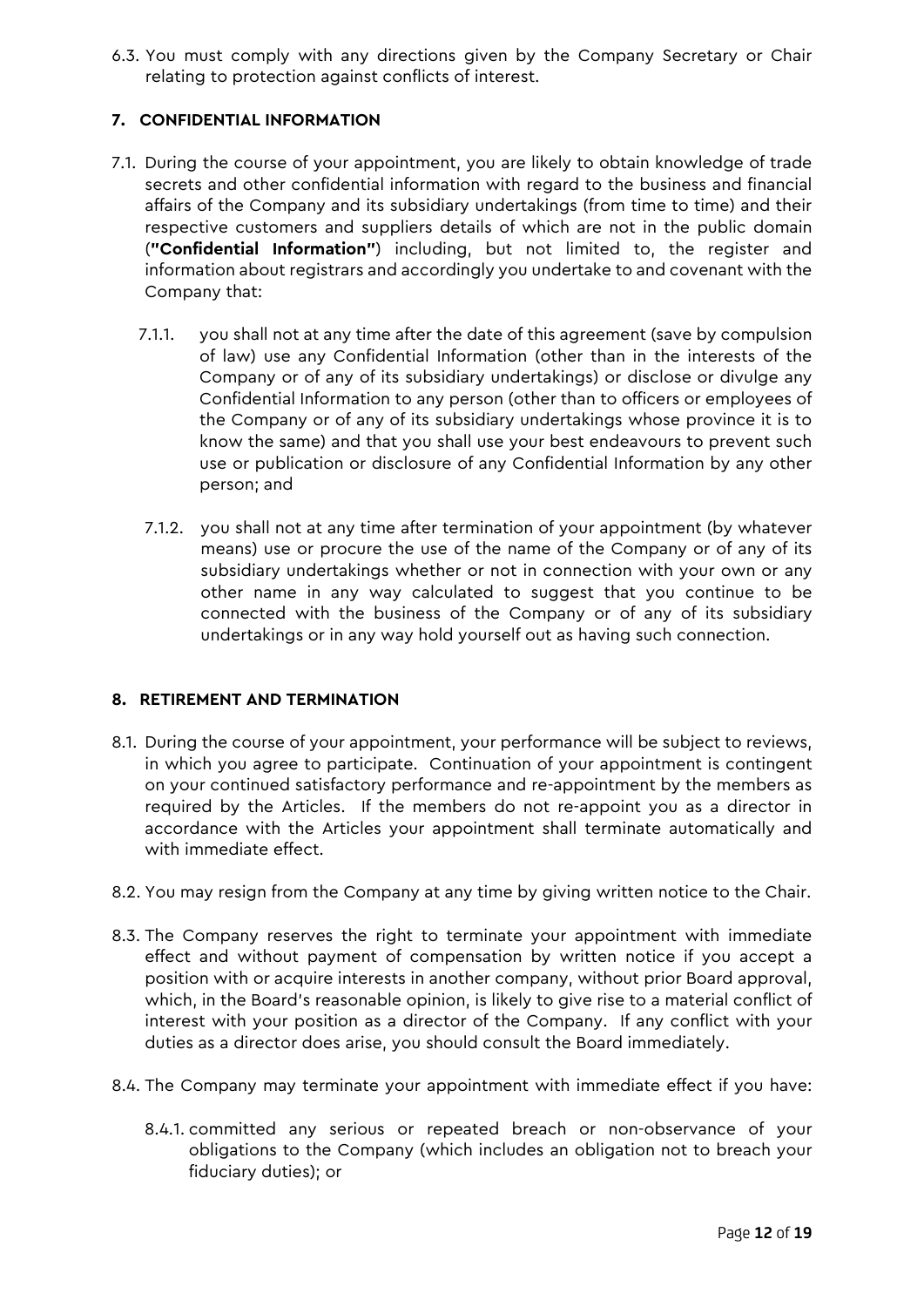- 8.4.2.been guilty of any fraud or dishonesty or acted in any manner which, in the opinion of the Company, brings or is likely to bring you or the Company into disrepute or is materially adverse to the interests of the Company; or
- 8.4.3.been declared bankrupt or have made an arrangement with or for the benefit of your creditors, or if you have a county court administration order made against you under the County Court Act 1984 or equivalent legislation; or
- 8.4.4. been disqualified from acting as a director.
- 8.5. On termination of the appointment, you shall only be entitled to accrued fees as at the date of termination, together with the reimbursement of any expenses properly incurred prior to that date.

### **9. DATA PROTECTION**

- 9.1 The Company will collect and process information relating to you in accordance with the Company's privacy notice for employees, workers and contractors which is available from the HR department.
- 9.2 When handling personal data in connection with your appointment by the Company on the terms of this letter, you shall comply with the Company's data protection policy.

#### **10. THIRD PARTY RIGHTS**

The Contracts (Rights of Third Parties) Act 1999 shall not apply to this letter. No person other than you and the Company shall have any rights under this letter and the terms of this letter shall not be enforceable by any person other than you and the Company.

#### **11. INSURANCE**

The Company currently maintains directors' and officers' liability insurance and we will arrange for you to be included in such cover with immediate effect.

I enclose a copy of this letter and would be grateful if you could sign and return the copy where indicated to confirm your acceptance of these terms of appointment.

Yours sincerely,

**Chair** *Date:*

**Andy Green** *Accepted by:*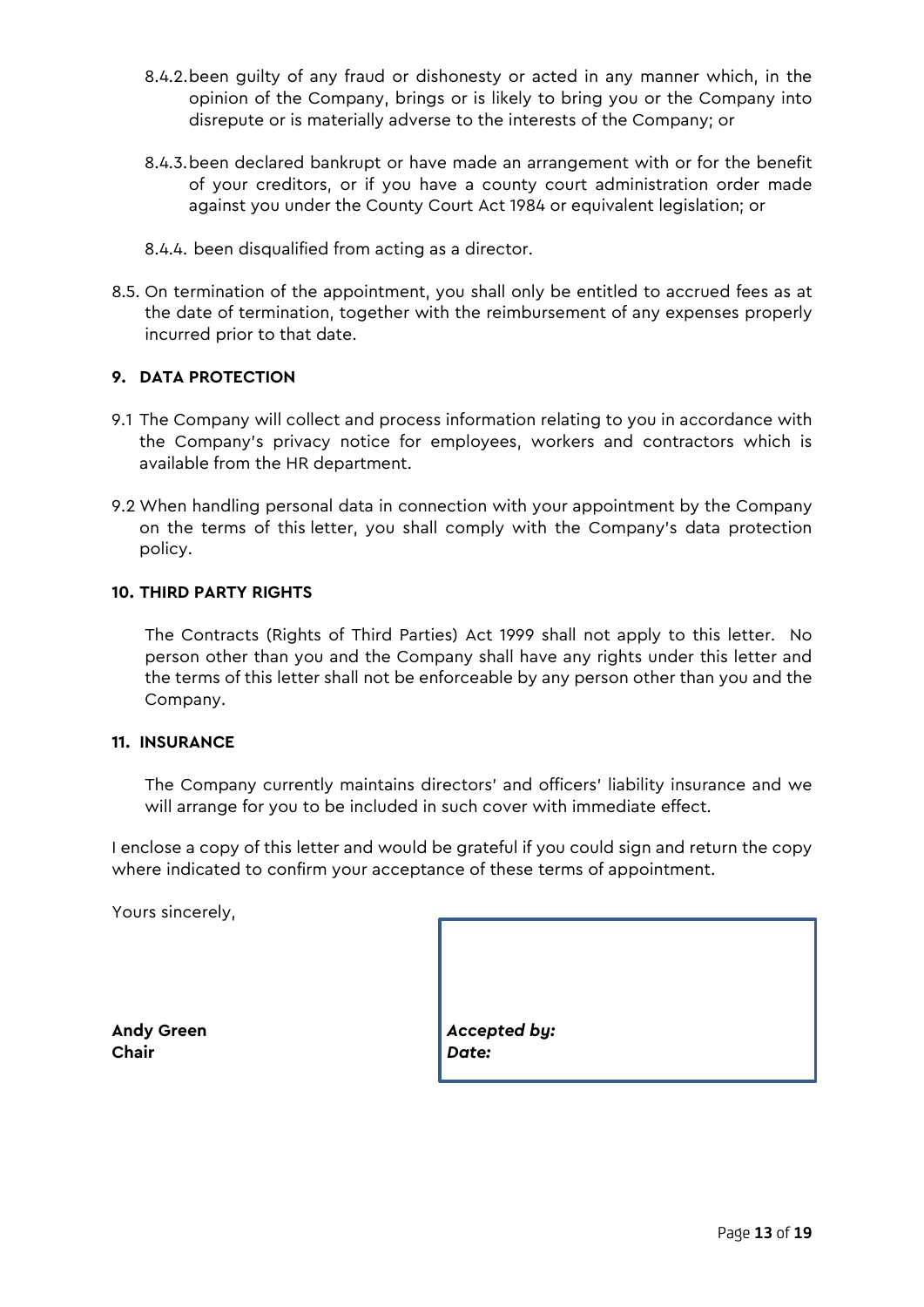

# **Conflicts of Interest Declaration (updated January 2017)**

#### *Completing the Declaration:*

The Companies Act 2006 states that a director of a company **must avoid a situation in which he/she has, or can have, a direct or indirect interest that conflicts, or possibly may conflict, with the interests of the company.** 

There is no breach of duty when a situation cannot reasonably be regarded as likely to give rise to a conflict of interest.

There is also an additional duty to declare **the nature and extent of any direct or indirect interest in a proposed transaction or arrangement with the company**.

A standing declaration of interests (as per this form) does not remove the requirement to declare an interest in relation to a specific item of business.

To identify situational conflicts, directors may find it helpful to ask themselves the following questions:

- Is your role/connection with "ABC" likely to prevent you, when acting as a director of Nominet, from giving sole consideration to the interests of Nominet?
- Is your role/connection with the other party likely to involve consideration of actions that could be adverse to Nominet's interests or to put you in a position where information that you know as a result of being a director of Nominet would be relevant to the decision to be taken?
- Are you part of the decision-making process of the other party?
- Particularly in relation to any perceived conflict, what is the justification for Nominet to authorise it?
- Do the interests of the two companies compete, either in their product markets or in relation to strategic opportunities?
- Would the activities undertaken in one role be likely to have a material impact on the other?

By 'connected' we mean to include spouses and other close family members, corporate bodies in which you or your other connected persons hold shares, trustees of a trust whose beneficiaries include you or your connected person and partnership arrangements.

If you have any doubts or require any assistance for a full definition, please consult the Company Secretary.

Please provide full details when answering the following questions.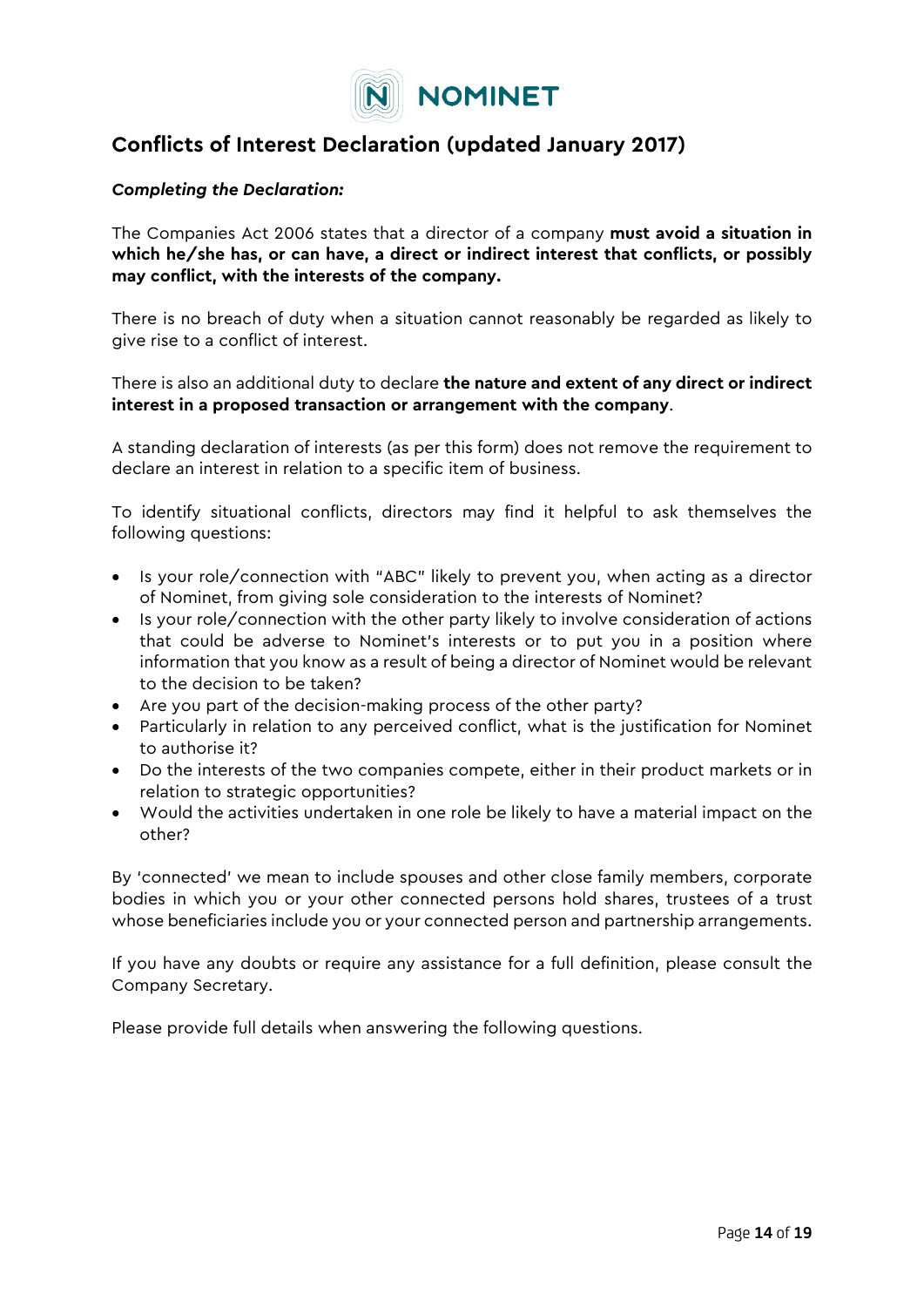- 1. Are you or is any person connected to you a director or a shareholder of a company which is:
	- •A member of Nominet?
	- •In partnership with Nominet?
	- •In a joint venture with Nominet?

2. Are you a member of Nominet in your own right?

3. Have you, or any person connected with you, been a registrant of any .uk domains over the past five years? If so, please provide full details.

4. Have you, or any person connected with you, been a Nominet registrar during the past five years. If so, please provide details of all relevant tags, together with the number of domains registered under each tag.

5. Does any person you are associated with have any of the following relationships with Nominet?

By 'associated', we mean to include any formal or informal contractual and/or advisory relationships. Examples include: supplier, customer (as registrant or registrar), competitor, banking, distribution and/or any other ongoing, but material relationship (such as a dispute) etc.

6. Are you associated with any adviser to Nominet? By 'associated' we mean to include any formal or informal contractual and/or advisory relationships. Examples include: audit, tax, legal, investment banking, pensions or investments and/or management consultancy etc.

7. Are you a member of a Committee or a Commission or do you have a material position with a Regulator, any department of Government, a Trade Body, a Professional Body or a Charitable Organisation? Examples include where the relevant organisation: influences government policy, influences accounting standards and/or is preparing industry guidance etc.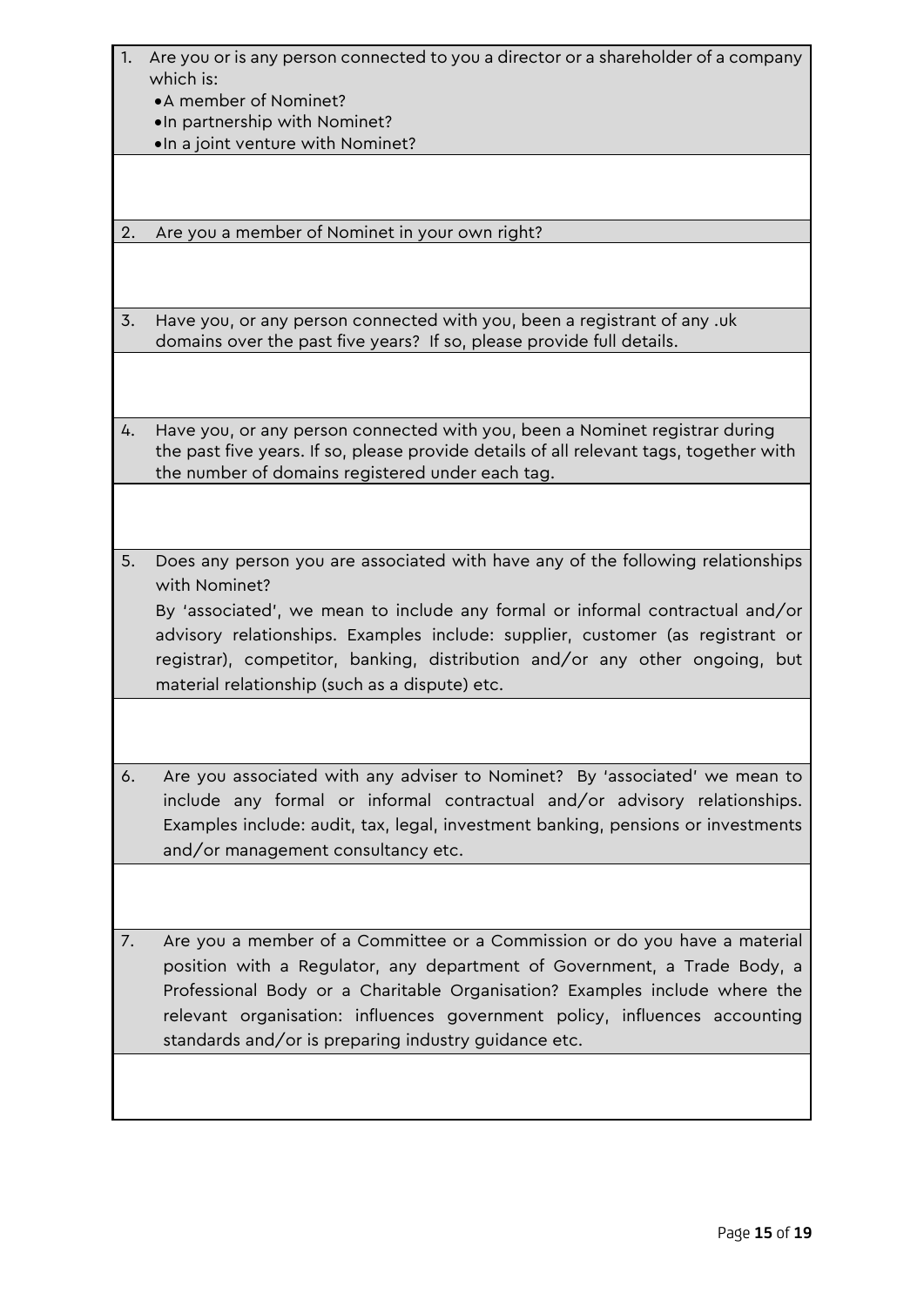- 8. Are you associated with an investment organisation of any nature? By 'associated' we mean to include any formal or informal contractual and/or advisory relationships. Examples include: venture capital/private equity, hedge fund, investment trust/fund and/or an organisation taking material positions in shares or securities etc.
- 9. Are you in a position that you (or a company you are a director or material shareholder of) could make a profit as a result of your directorship of Nominet?

10. Do you know of any other circumstances that could give rise to a potential or actual conflict of interest or duties?

| Name:      |  |
|------------|--|
| Signature: |  |
| Date:      |  |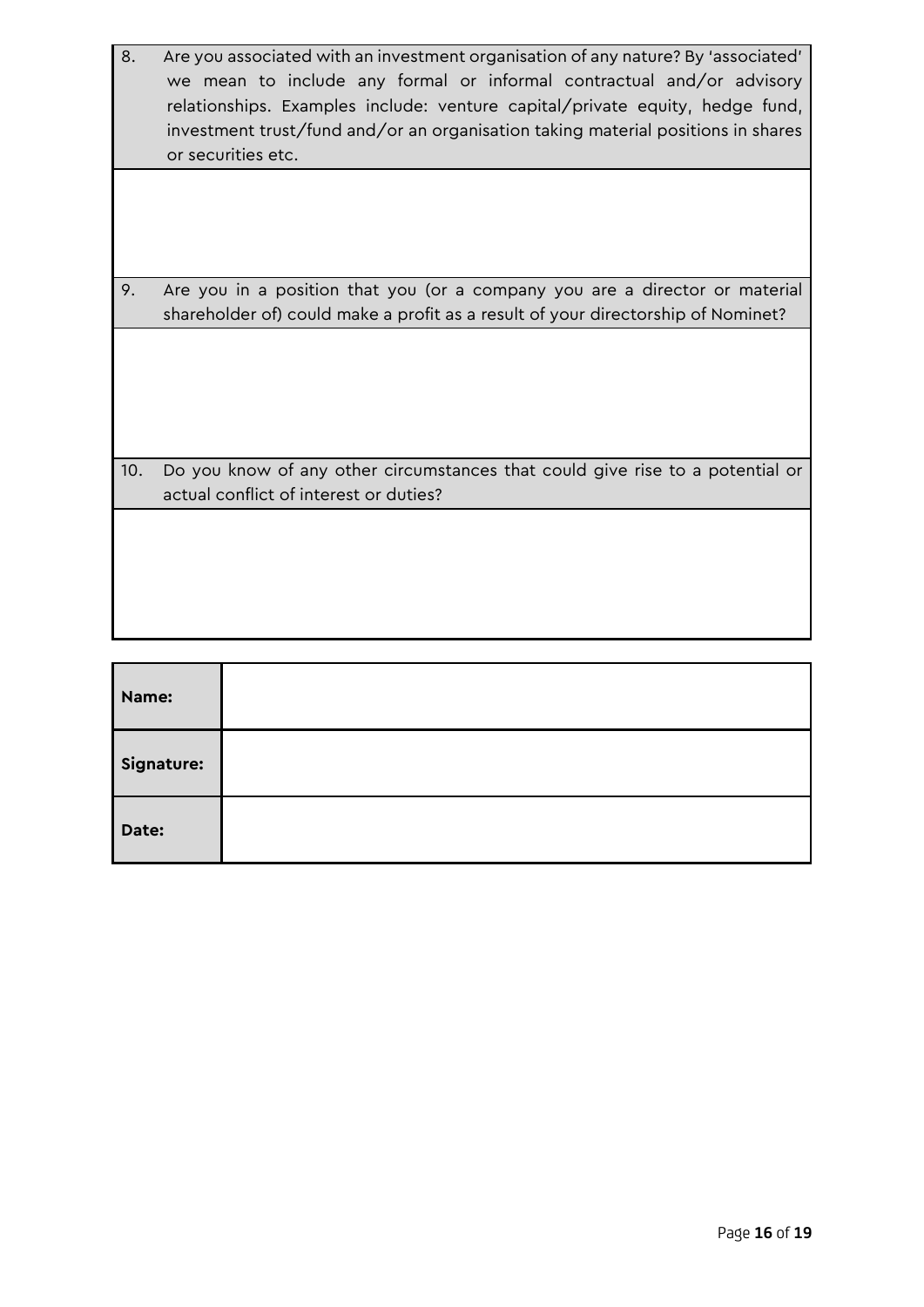

# **Declaration of Good Character (Non-Executive Director)**

#### **General**

- 1.1 In order to mitigate present and future risks arising from the appointment of an individual as a Non-Executive Director (NED) of Nominet UK, including requirements from regulators of critical national infrastructure and services which form part of the UK's national security infrastructure, candidates are asked to complete a 'Declaration of Good Character'.
- 1.2 A Declaration of Good Character is made taking into consideration a person's conduct, behaviour and attitude, as well as any convictions and cautions that are not considered compatible with the role of a Company Director.
- 1.3 By signing the declaration below you are confirming that you do not fall within the definition of an "unfit person" and that you are not aware of any pending proceedings or matters which may call such a declaration into question.

#### **Self-Declaration of Good Character**

Please complete.

I can confirm that I do not fall within the definition of an "unfit person" as listed below and that there are no other grounds under which I should not become a Non-Executive Director of Nominet UK; and I undertake to notify the Company Secretary immediately of any changes in my circumstances that may impact on my role as a Non-Executive Director of Nominet UK.

Date: . . . . . . . . . . . . . . . . . . . . . . . . . . . . . . . . . . . . . . . . . . . . . . . . . . . . . . . . . . . . . . . . . . . . .

#### **Definition of an Unfit Person**

For the purpose of this declaration an 'unfit person' is defined as an individual who:

- 2.1 Has been disqualified from acting as a Company Director by virtue of any provision in the Companies Act 2006 or any prohibition in law;
- 2.2 Is subject to an unexpired Disqualification Order made under the Company Directors Disqualification Act 1986, or any subsequent enactment thereof;
- 2.3 Has been adjudged to be bankrupt or whose estate has been sequestrated and (in either case) has not been discharged;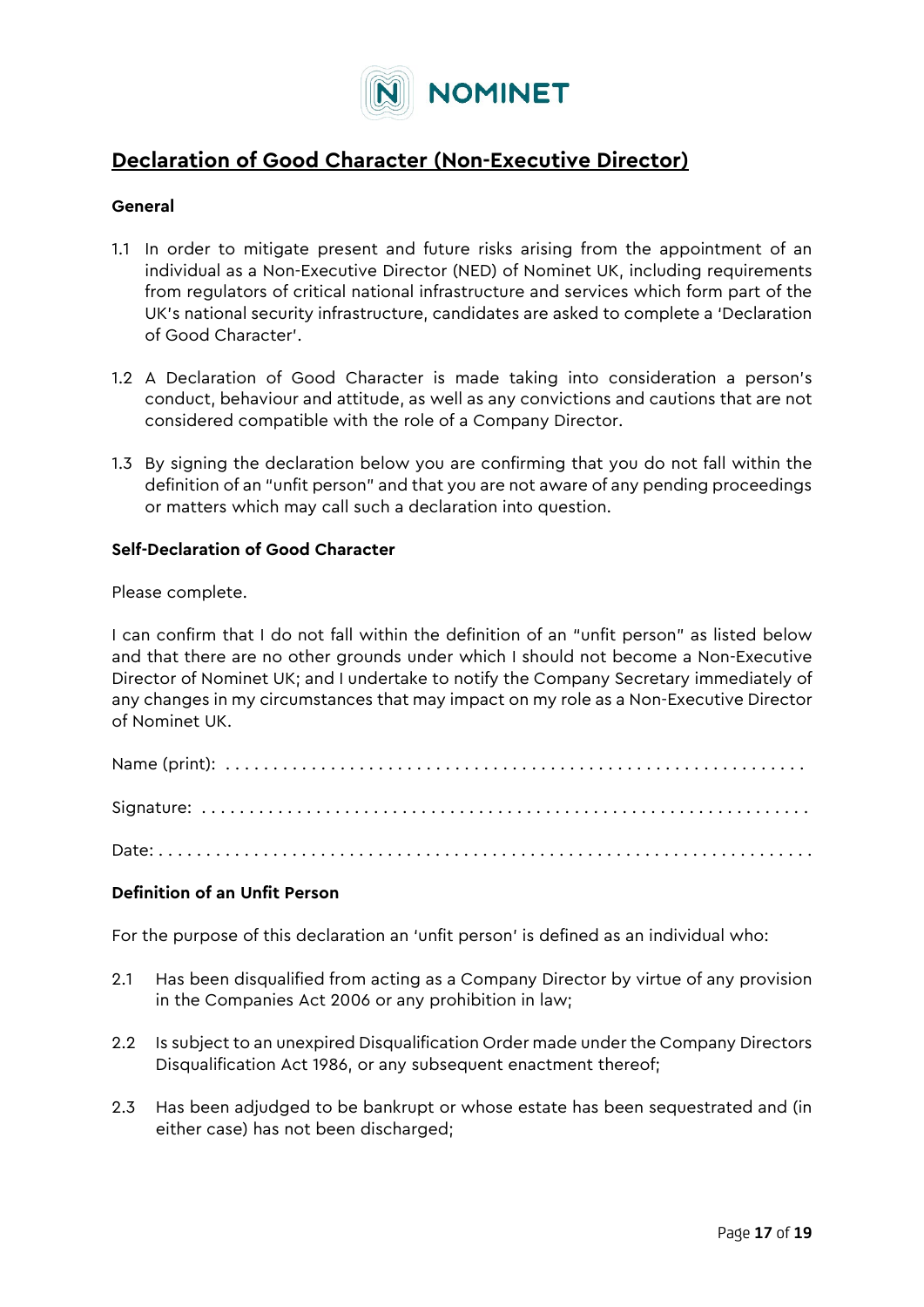- 2.4 Has made a composition or arrangement with, or granted a trust deed for his/her creditors and has not been discharged in respect of it;
- 2.5 Is a person to whom a moratorium period under a Debt Relief Order applies under Part VIIA (debt relief orders) of the Insolvency Act 1986, the Enterprise Act 2002, the Tribunals, Courts and Enforcement Act 2007 or any subsequent enactments thereof;
- 2.6 Is the subject of a written opinion, by a registered medical practitioner, stating the individual is physically or mentally incapable of acting as a Director and may remain so for more than three months;
- 2.7 Is incapable by reason of illness or injury of managing and administering his or her own affairs;
- 2.8 Has within the last five years been convicted of any offence:
	- 2.8.1 requiring a sentence of imprisonment (whether suspended or not) for a period of not less than three months (without the option of a fine);
	- 2.8.2 (in the capacity of an officer of a commercial organisation) under the Bribery Act 2010;
	- 2.8.3 involving theft, fraud or obtaining a pecuniary advantage by deception;
- 2.9 Is included in the children's barred list or the adults' barred list maintained under Section 2 of the Safeguarding Vulnerable Groups Act 2006, or is included in any corresponding list maintained under an equivalent enactment in force in Scotland or Northern Ireland; and
- 2.10 Has been a Director of a company which has:
	- 2.10.1 been placed under a receiver;
	- 2.10.2 been wound up without paying its creditors in full; or
	- 2.10.3 entered into a compromise scheme or arrangement with creditors.

2.11 Has at any time failed checks conducted in line with the Baseline Personnel Security Standard (BPSS); or

2.12 Is knowingly closely associated with any foreign government or foreign agency which may take a hostile position to the UK; or has any other associations which may be regarded as problematic from a UK national security perspective

#### **Guidance notes**

If you are unable to sign the declaration you should notify the Company Secretary.

The following factors will be taken into consideration in determining your suitability for appointment to the Board of Nominet UK:

1. If the offence committed or the conviction or caution received may impact on your good character;